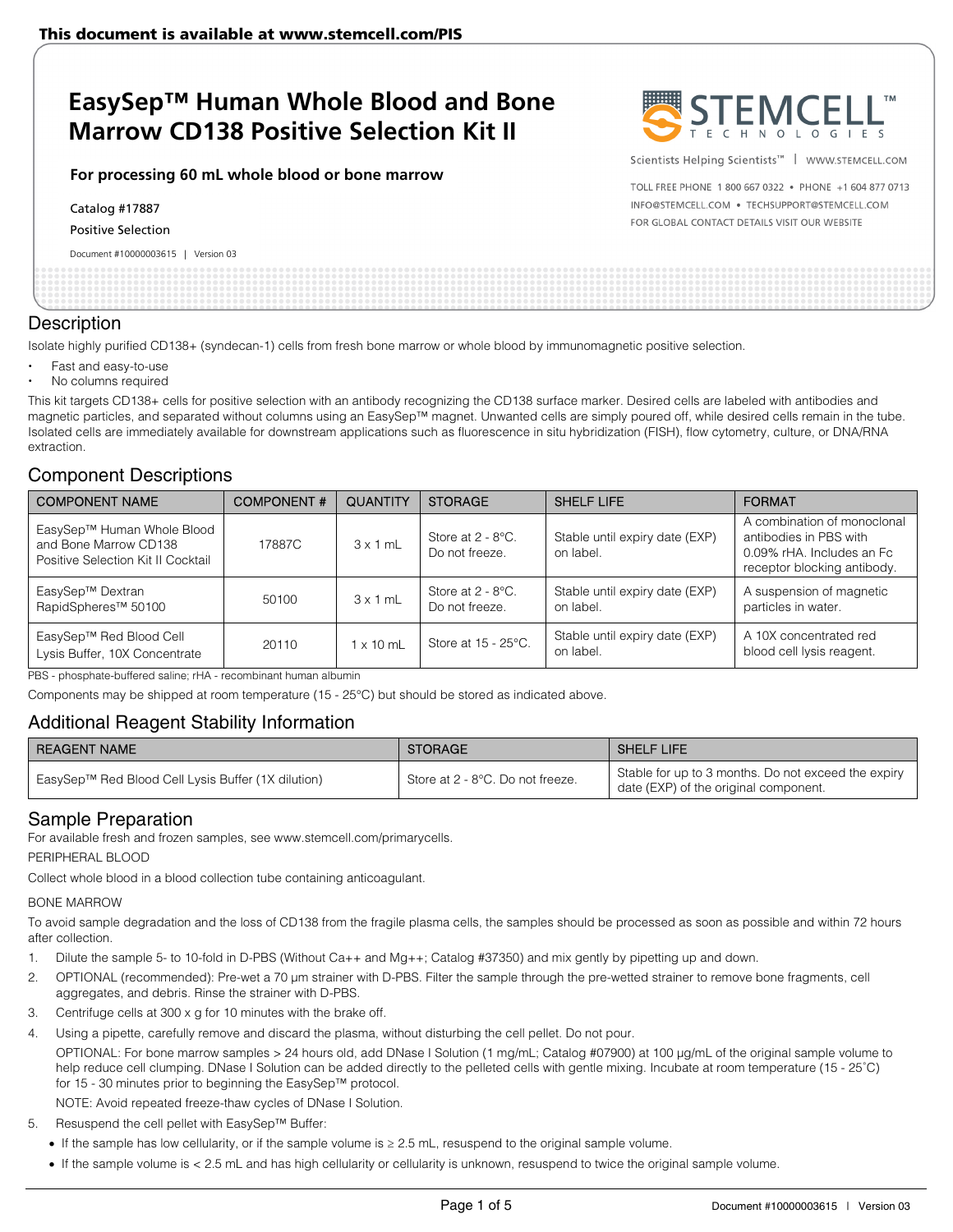

### Recommended Medium

EasySep™ Buffer (Catalog #20144), RoboSep™ Buffer (Catalog #20104), or PBS containing 2% fetal bovine serum (FBS) and 1 mM EDTA. Medium should be free of Ca++ and Mg++.

# Directions for Use – Manual EasySep™ Protocols

See pages 1 and 2 for Sample Preparation and Recommended Medium. Refer to Tables 1 and 2 for detailed instructions regarding the EasySep™ procedure.

#### **Table 1. EasySep™ Human Whole Blood and Bone Marrow CD138 Positive Selection Kit II Protocol**

|                 |                                                                                                                                                                                          | <b>EASYSEP™ MAGNET</b>                                                                                 |  |  |
|-----------------|------------------------------------------------------------------------------------------------------------------------------------------------------------------------------------------|--------------------------------------------------------------------------------------------------------|--|--|
| <b>STEP</b>     | <b>INSTRUCTIONS</b>                                                                                                                                                                      | "The Big Easy" EasySep™ Magnet<br>(Catalog #18001)                                                     |  |  |
| 1               | Prepare sample within the volume range.                                                                                                                                                  | $0.5 - 4.5$ mL                                                                                         |  |  |
|                 | Add sample to required tube.                                                                                                                                                             | 14 mL (17 x 95 mm) polystyrene round-bottom tube<br>(e.g. Catalog #38008)                              |  |  |
| $\overline{2}$  | Add 1X EasySep™ RBC Lysis Buffer to sample.                                                                                                                                              | Equal volume to sample                                                                                 |  |  |
| 3               | Add Selection Cocktail to sample.<br><b>NOTE: Do not vortex cocktail.</b>                                                                                                                | 25 µL/mL of diluted sample                                                                             |  |  |
|                 | Mix and incubate.                                                                                                                                                                        | RT for 3 minutes                                                                                       |  |  |
| $\overline{4}$  | Vortex RapidSpheres™.<br>NOTE: Particles should appear evenly dispersed.                                                                                                                 | 30 seconds                                                                                             |  |  |
|                 | Add RapidSpheres™ to sample.                                                                                                                                                             | 25 µL/mL of diluted sample                                                                             |  |  |
| 5               | Mix and incubate.                                                                                                                                                                        | RT for 3 minutes                                                                                       |  |  |
| 6               | Add recommended medium to top up the sample to the<br>indicated volume. Mix by gently pipetting up and down<br>2 - 3 times.                                                              | • Top up to 5 mL for diluted samples $< 2.5$ mL<br>• Top up to 10 mL for diluted samples $\geq$ 2.5 mL |  |  |
|                 | Place the tube (without lid) into the magnet and incubate.                                                                                                                               | RT for 10 minutes                                                                                      |  |  |
| $\overline{7}$  | Pick up the magnet, and in one continuous motion invert the<br>magnet and tube,* pouring off the supernatant. Remove the<br>tube from the magnet; this tube contains the isolated cells. | Discard supernatant                                                                                    |  |  |
| 8               | Add recommended medium to top up the sample to the<br>indicated volume. Mix by gently pipetting up and down<br>2 - 3 times.                                                              | • Top up to 5 mL for diluted samples < 2.5 mL<br>• Top up to 10 mL for diluted samples $\geq 2.5$ mL   |  |  |
|                 | Place the tube (without lid) into the magnet and incubate.                                                                                                                               | RT for 3 minutes                                                                                       |  |  |
| 9               | Pick up the magnet, and in one continuous motion invert the<br>magnet and tube,* pouring off the supernatant. Remove the<br>tube from the magnet; this tube contains the isolated cells. | Discard supernatant                                                                                    |  |  |
| 10 <sup>1</sup> | Repeat steps as indicated.                                                                                                                                                               | Steps 8 and 9<br>(total of 1 x 10-minute and 2 x 3-minute separations)                                 |  |  |
| 11              | Resuspend cells in desired medium. Be sure to collect cells<br>from the sides of the tube.                                                                                               | Isolated cells are ready for use                                                                       |  |  |

RT - room temperature (15 - 25°C)

\* Leave the magnet and tube inverted for 2 - 3 seconds, then return upright. Do not shake or blot off any drops that may remain hanging from the mouth of the tube.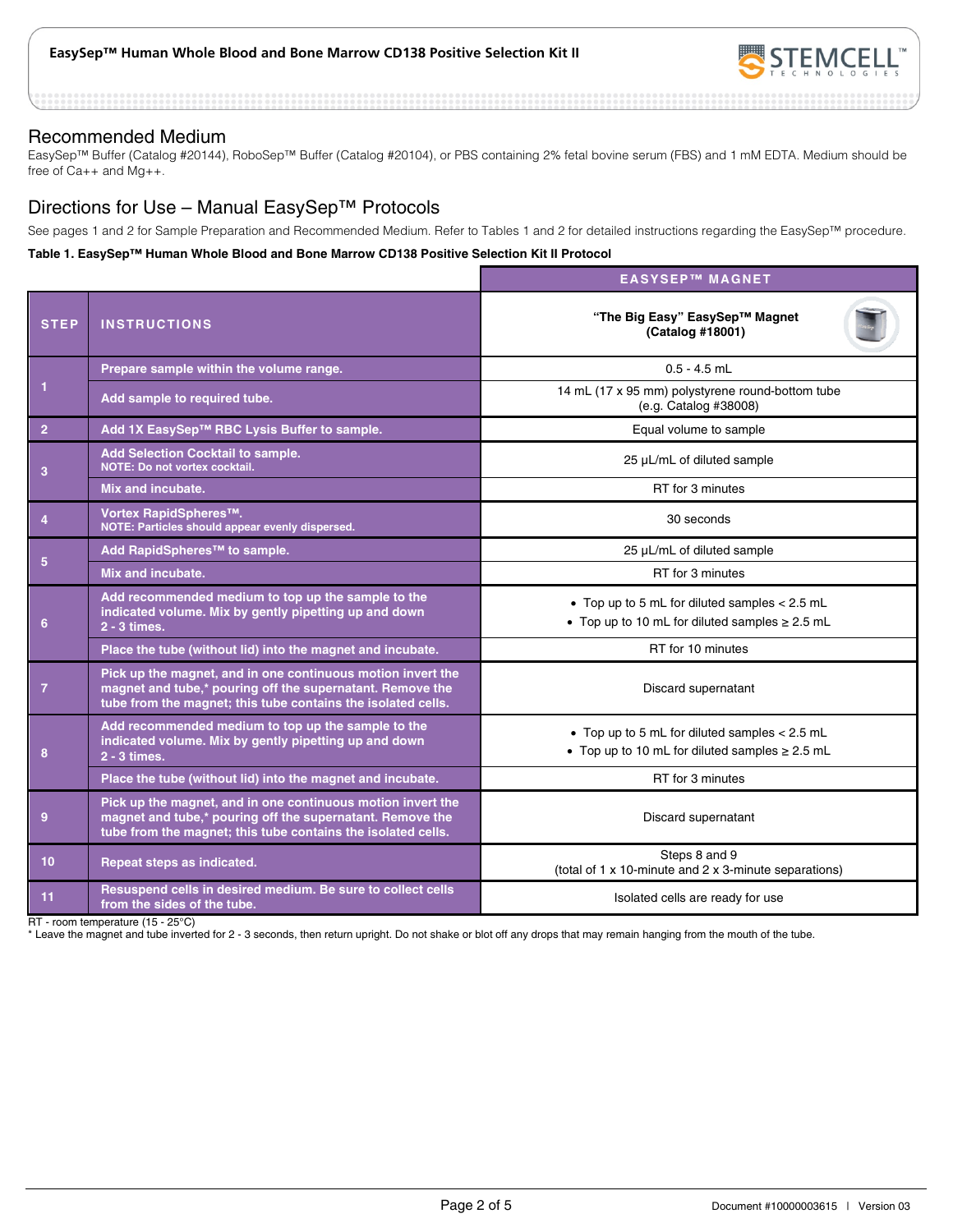

.............

#### **Table 2. EasySep™ Human Whole Blood and Bone Marrow CD138 Positive Selection Kit II Protocol**

|                 |                                                                                                                                   | <b>EASYSEP™ MAGNET</b>                                                                                 |  |
|-----------------|-----------------------------------------------------------------------------------------------------------------------------------|--------------------------------------------------------------------------------------------------------|--|
| <b>STEP</b>     | <b>INSTRUCTIONS</b>                                                                                                               | EasyEights™ (Catalog #18103)                                                                           |  |
|                 |                                                                                                                                   | 14 mL tube                                                                                             |  |
|                 | Prepare sample within the volume range.                                                                                           | $0.5 - 4.5$ mL                                                                                         |  |
| $\mathbf{1}$    | Add sample to required tube.                                                                                                      | 14 mL (17 x 95 mm) polystyrene round-bottom tube<br>(e.g. Catalog #38008)                              |  |
| $\overline{2}$  | Add 1X EasySep™ RBC Lysis Buffer to sample.                                                                                       | Equal volume to sample                                                                                 |  |
| 3               | <b>Add Selection Cocktail to sample.</b><br>NOTE: Do not vortex cocktail.                                                         | 25 µL/mL of diluted sample                                                                             |  |
|                 | Mix and incubate.                                                                                                                 | RT for 3 minutes                                                                                       |  |
| $\overline{4}$  | Vortex RapidSpheres™.<br>NOTE: Particles should appear evenly dispersed.                                                          | 30 seconds                                                                                             |  |
|                 | Add RapidSpheres <sup>™</sup> to sample.                                                                                          | 25 µL/mL of diluted sample                                                                             |  |
| $5\phantom{.0}$ | Mix and incubate.                                                                                                                 | RT for 3 minutes                                                                                       |  |
| 6               | Add recommended medium to top up sample to the indicated<br>volume. Mix by gently pipetting up and down 2 - 3 times.              | • Top up to 5 mL for diluted samples < 2.5 mL<br>• Top up to 10 mL for diluted samples $\geq$ 2.5 mL   |  |
|                 | Place the tube (without lid) into the magnet and incubate.                                                                        | RT for 10 minutes                                                                                      |  |
| $\overline{7}$  | Carefully pipette** (do not pour) off the supernatant. Remove the<br>tube from the magnet; this tube contains the isolated cells. | Discard supernatant                                                                                    |  |
| 8               | Add recommended medium to top up the sample to the indicated<br>volume. Mix by gently pipetting up and down 2 - 3 times.          | • Top up to 5 mL for diluted samples $< 2.5$ mL<br>• Top up to 10 mL for diluted samples $\geq 2.5$ mL |  |
|                 | Place the tube (without lid) into the magnet and incubate.                                                                        | RT for 5 minutes                                                                                       |  |
| 9               | Carefully pipette** (do not pour) off the supernatant. Remove the<br>tube from the magnet; this tube contains the isolated cells. | Discard supernatant                                                                                    |  |
| 10              | Repeat steps as indicated.                                                                                                        | Steps 8 and 9<br>(total of 1 x 10-minute and 2 x 5-minute separations)                                 |  |
| 11              | Resuspend cells in desired medium. Be sure to collect cells from<br>the sides of the tube.                                        | Isolated cells are ready for use                                                                       |  |

RT - room temperature (15 - 25°C)

\*\* Collect the entire supernatant, all at once, into a single pipette (e.g. for the EasyEights™ 14 mL tube use a 10 mL serological pipette [Catalog #38004]).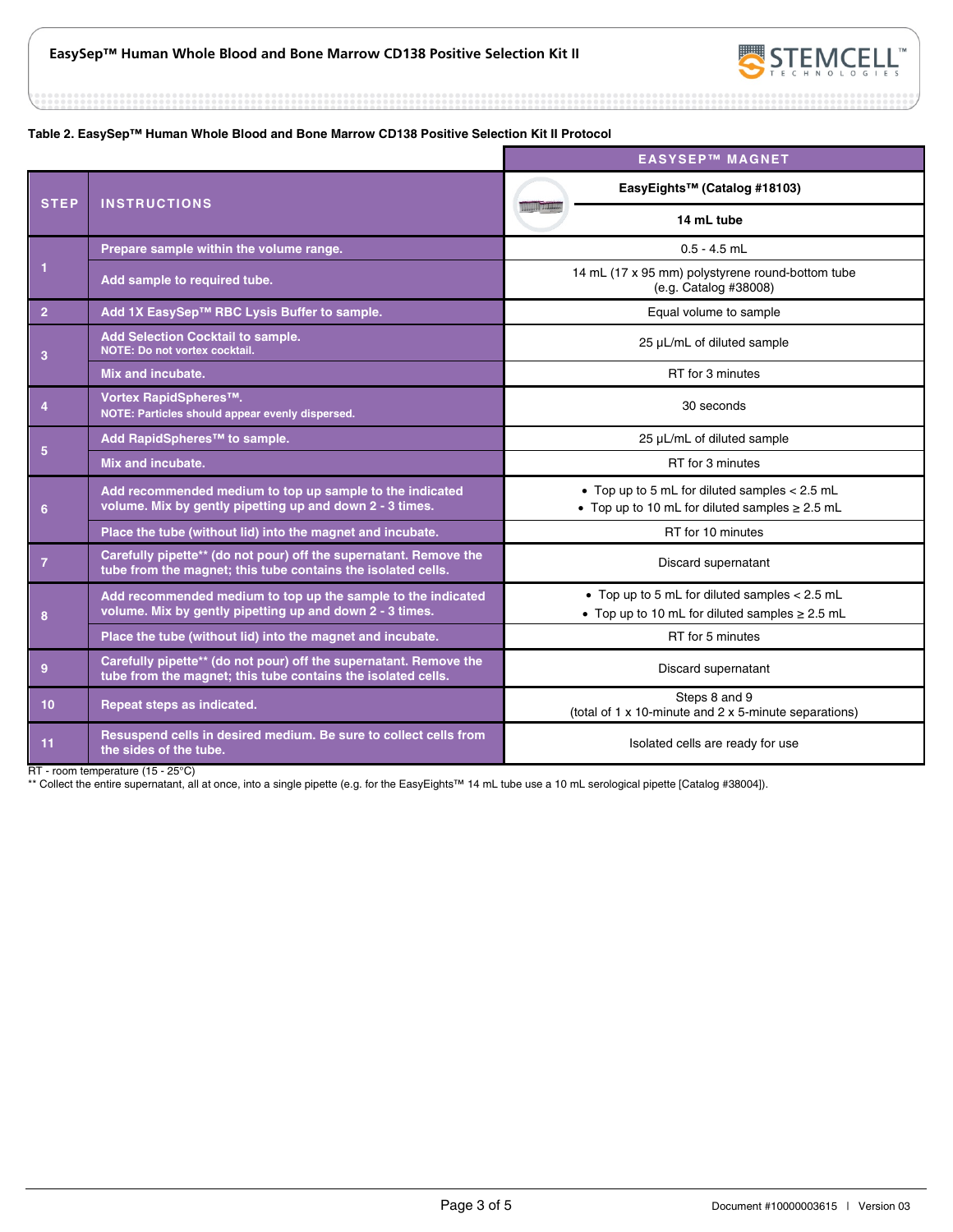

# Directions for Use – Fully Automated RoboSep™ Protocol

See pages 1 and 2 for Sample Preparation and Recommended Medium. Refer to Table 3 for detailed instructions regarding the RoboSep™ procedure.

#### **Table 3. RoboSep™ Human Whole Blood and Bone Marrow CD138 Positive Selection Kit II Protocol**

| <b>STEP</b>                                                     | <b>INSTRUCTIONS</b>                                                                                                                                                                     | RoboSep™<br>E.<br>(Catalog #21000)                                                      |  |
|-----------------------------------------------------------------|-----------------------------------------------------------------------------------------------------------------------------------------------------------------------------------------|-----------------------------------------------------------------------------------------|--|
|                                                                 | Prepare sample within the volume range.                                                                                                                                                 | $0.5 - 4.5$ mL                                                                          |  |
|                                                                 | Add sample to required tube.                                                                                                                                                            | 14 mL (17 x 95 mm) polystyrene round-bottom tube<br>(e.g. Catalog #38008)               |  |
| $\overline{2}$                                                  | Add 1X EasySep™ RBC Lysis Buffer to sample.                                                                                                                                             | Equal volume to sample                                                                  |  |
|                                                                 | Select protocol.<br><b>NOTE: Enter volume.</b>                                                                                                                                          | Human CD138 WB and BM Positive Selection II 17887<br>NOTE: Enter diluted sample volume. |  |
|                                                                 | Vortex RapidSpheres <sup>™</sup> .<br>NOTE: Particles should appear evenly dispersed.                                                                                                   | 30 seconds                                                                              |  |
| Load the carousel.<br><b>NOTE: Do not vortex cocktail.</b><br>5 |                                                                                                                                                                                         | Follow on-screen prompts                                                                |  |
|                                                                 | <b>Start the protocol.</b>                                                                                                                                                              | Press the green "Run" button                                                            |  |
| 6                                                               | Unload the carousel when the run is complete. Remove the tube<br>containing the isolated cells and resuspend in desired medium.<br>Be sure to collect cells from the sides of the tube. | Isolated cells are ready for use                                                        |  |

# Notes and Tips

### EASYSEP™ RED BLOOD CELL LYSIS BUFFER

EasySep™ Red Blood Cell Lysis Buffer is supplied as a 10X concentrate. Prepare 1X lysis buffer at least 1 hour before use by adding 1 part 10X lysis buffer to 9 parts distilled or Type 1 water. Mix gently and completely before use.

\*Type I water refers to ultrapure water suitable for use in analytical procedures. It is defined by the American Society for Testing and Materials (ASTM) as having a resistivity of > 18 MΩ-cm, a conductivity of < 0.056 μS/cm, and < 50 ppb of total organic carbons (TOC).

#### ASSESSING PURITY

For purity assessment of CD138+ cells by flow cytometry, use the following fluorochrome-conjugated antibody clone:

Anti-Human CD138 (Syndecan-1) Antibody, Clone MI15 (Catalog #60003)

One of the following methods can also be used:

- Stain for intracellular κ (kappa) and λ (lambda) light chains (e.g. procedure described by Ahmann et al.). Plasma cells express either the kappa or lambda light chain.
- Use alternative markers such as fluorochrome-conjugated Anti-Human CD38 Antibody, Clone HIT2 (Catalog #60014) and Anti-Human CD45 Antibody, Clone HI30 (Catalog #60018) to detect CD38+CD45 variable cells (Kumar et al.).
- Use a fluorochrome-conjugated secondary antibody, such as Goat Anti-Mouse IgG (H+L) Antibody, Polyclonal (Catalog #60138).

#### DONOR VARIABILITY

Certain donors express one or more soluble serum factors that can cause cross-linking with magnetic particles. This may result in visible aggregates in the enriched cell fraction following positive selection. These aggregates may appear as a distinct, high side-scatter population on FSC vs. SSC plots during flow cytometry analysis of the enriched fraction. This population consists solely of particles, with no cells or platelets present, as determined by staining with fluorescently labeled antibodies against dextran, CD41, and CD45.

When processing whole blood, potential aggregation can be avoided by washing away the donor plasma. Dilute the sample 5- to 10-fold in the recommended medium, and centrifuge at 300 x g for 10 minutes. Remove as much plasma as possible without disturbing the white and red blood cells, then resuspend the sample to the original volume with recommended medium before beginning the separation procedure.

If the samples have not been washed, any aggregates can be gated out during flow cytometry analysis of the enriched fraction based on their FSC vs. SSC characteristics, or by their lack of CD45 expression.